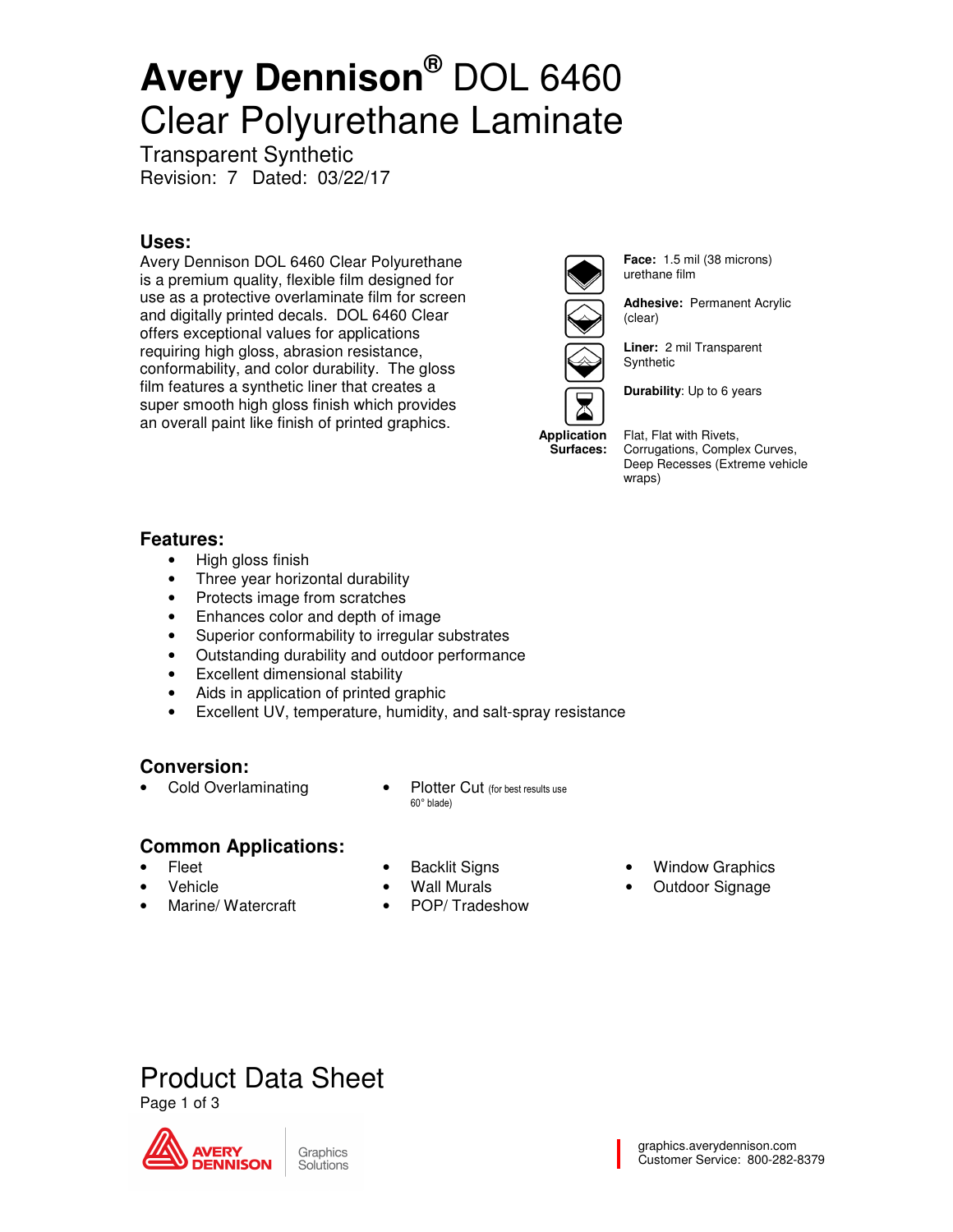## **Avery Dennison®** DOL 6460 Clear Polyurethane Laminate

Transparent Synthetic Revision: 7 Dated: 03/22/17

#### **Physical Characteristics:**

| <b>Property</b>                 |                              | <b>Typical Values</b>                                                                                                                                     |                     |        |  |
|---------------------------------|------------------------------|-----------------------------------------------------------------------------------------------------------------------------------------------------------|---------------------|--------|--|
| Caliper, face                   |                              |                                                                                                                                                           | 1.5 mil (38 µm)     |        |  |
| Caliper, adhesive               |                              |                                                                                                                                                           | 1.0mil $(25 \mu m)$ |        |  |
| Dimensional<br>stability        |                              | $<$ 0.015" $(0.4$ mm $)$                                                                                                                                  |                     |        |  |
| Tensile at Yield                |                              | 4.0 - 8.0 lb/in (0.7-1.5                                                                                                                                  |                     |        |  |
| Elongation                      |                              | kg/cm)<br>200% min.                                                                                                                                       |                     |        |  |
| <b>Hunter Gloss</b>             | Measured $@$<br>$60^{\circ}$ | 90 GU                                                                                                                                                     |                     |        |  |
| Adhesion:                       | 15 min.                      | 3.0 lbs/in (525 N/m)                                                                                                                                      |                     |        |  |
|                                 | 24 hr.                       | 4.0 lbs/in (700 N/m)                                                                                                                                      |                     |        |  |
| Shelf-Life                      |                              | 2 years from date of<br>manufacture<br>when stored at the following<br>temperatures and humidity<br>conditions 68°-77° F (20° - 25° C)<br>and 50±5% R. H. |                     |        |  |
| Durability (years)              |                              | Zone 1                                                                                                                                                    | Zone 2              | Zone 3 |  |
|                                 | Vertical                     | 6                                                                                                                                                         | 4.8                 | 2.4    |  |
|                                 | Horizontal                   | $\overline{\mathbf{3}}$                                                                                                                                   | 2.4                 | 12     |  |
|                                 |                              | see ICS Performance Guarantee                                                                                                                             |                     |        |  |
|                                 |                              | for printer specific durability                                                                                                                           |                     |        |  |
| Min. Application<br>Temperature |                              | $40°$ F $(4°$ C)                                                                                                                                          |                     |        |  |
| Service                         |                              | -40° to 180° F (-40° to 82°                                                                                                                               |                     |        |  |
| Temperature                     |                              | C) (Reasonable range of                                                                                                                                   |                     |        |  |
|                                 |                              | temperatures which would be                                                                                                                               |                     |        |  |
|                                 |                              | expected under normal                                                                                                                                     |                     |        |  |
|                                 |                              | environmental conditions).                                                                                                                                |                     |        |  |
| Chemical<br>resistance          |                              | Resistant to most mild                                                                                                                                    |                     |        |  |
|                                 |                              | acids, alkalis, and salt<br>solutions including water.                                                                                                    |                     |        |  |
|                                 |                              | <b>Resists Petroleum Vapors</b>                                                                                                                           |                     |        |  |
|                                 |                              |                                                                                                                                                           |                     |        |  |

Data represents average values where applicable, and is not intended for specification purposes.

#### Warranty:

This Warranty applies to the Product listed in this Data Sheet. All statements, technical information (including<br>physical and chemical characteristics) and and chemical characteristics) and recommendations about Avery Dennison products are based upon tests believed to be reliable but do not constitute a guarantee or warranty. All Avery Dennison products are sold subject to the Purchaser's assent and agreement that Purchaser is responsible for, and has independently determined, the suitability of such products for its purposes or its customer's purposes. Avery Dennison products are warranted to be free from defects in material and workmanship (i) for two years from the date of manufacture, or (ii) from the date of manufacture until the expiration of the period stated on the specific Product Data Sheet in effect at the time of delivery.. Such time periods are subject in either case to the proper storing and application of said product, and the failure to properly store or apply the product, including without limitation the failure to follow any applicable Instructional Bulletin, negates any warranty. It is expressly agreed and understood that Avery Dennison's sole obligation and Purchaser's exclusive remedy under this warranty, under any other warranty, express or implied, or otherwise, shall be limited exclusively to: (a) repair or replacement of defective product without charge at Avery Dennison's plant or at the location of the product (at Avery Dennison's election), or (b) in the event repair or replacement are not commercially practical, a credit amount up to the price of the product taking into account the defect in the product in Avery Dennison's sole discretion.

THE WARRANTY EXPRESSLY SET FORTH ABOVE IS IN LIEU OF ANY OTHER WARRANTIES, EXPRESS OR IMPLIED, INCLUDING, BUT NOT LIMITED TO, ANY IMPLIED WARRANTIES OF MERCHANTABILITY, FITNESS FOR ANY PARTICULAR USE AND/OR NON-INFRINGEMENT. SELLER SPECIFICALLY DISCLAIMS AND EXCLUDES ALL OTHER SUCH WARRANTIES. NO WAIVER, ALTERATION, ADDITION OR MODIFICATION OF THE FOREGOING CONDITIONS SHALL BE VALID UNLESS MADE IN WRITING AND MANUALLY SIGNED BY AN OFFICER OF AVERY DENNISON.

AVERY DENNISON'S LIABILITY FOR DEFECTIVE PRODUCTS SHALL NOT EXCEED THE PURCHASE PRICE PAID THEREFORE BY PURCHASER AND IN NO EVENT SHALL AVERY DENNISON BE RESPONSIBLE FOR ANY INCIDENTAL OR CONSEQUENTIAL DAMAGES WHETHER FORESEEABLE OR NOT, CAUSED BY DEFECTS IN SUCH PRODUCT, WHETHER SUCH DAMAGE OCCURS OR IS DISCOVERED BEFORE OR AFTER REPLACEMENT OR CREDIT, AND WHETHER OR NOT SUCH DAMAGE IS CAUSED BY AVERY DENNISON'S NEGLIGENCE.

All sales and contracts for sale of Products are subject to Purchaser's assent and agreement to this Warranty. Avery Dennison hereby objects to any terms or conditions contained in any purchase order or other communication of any kind from the Purchaser that is conflicting, inconsistent or additional to this Agreement.

### Product Data Sheet Page 2 of 3